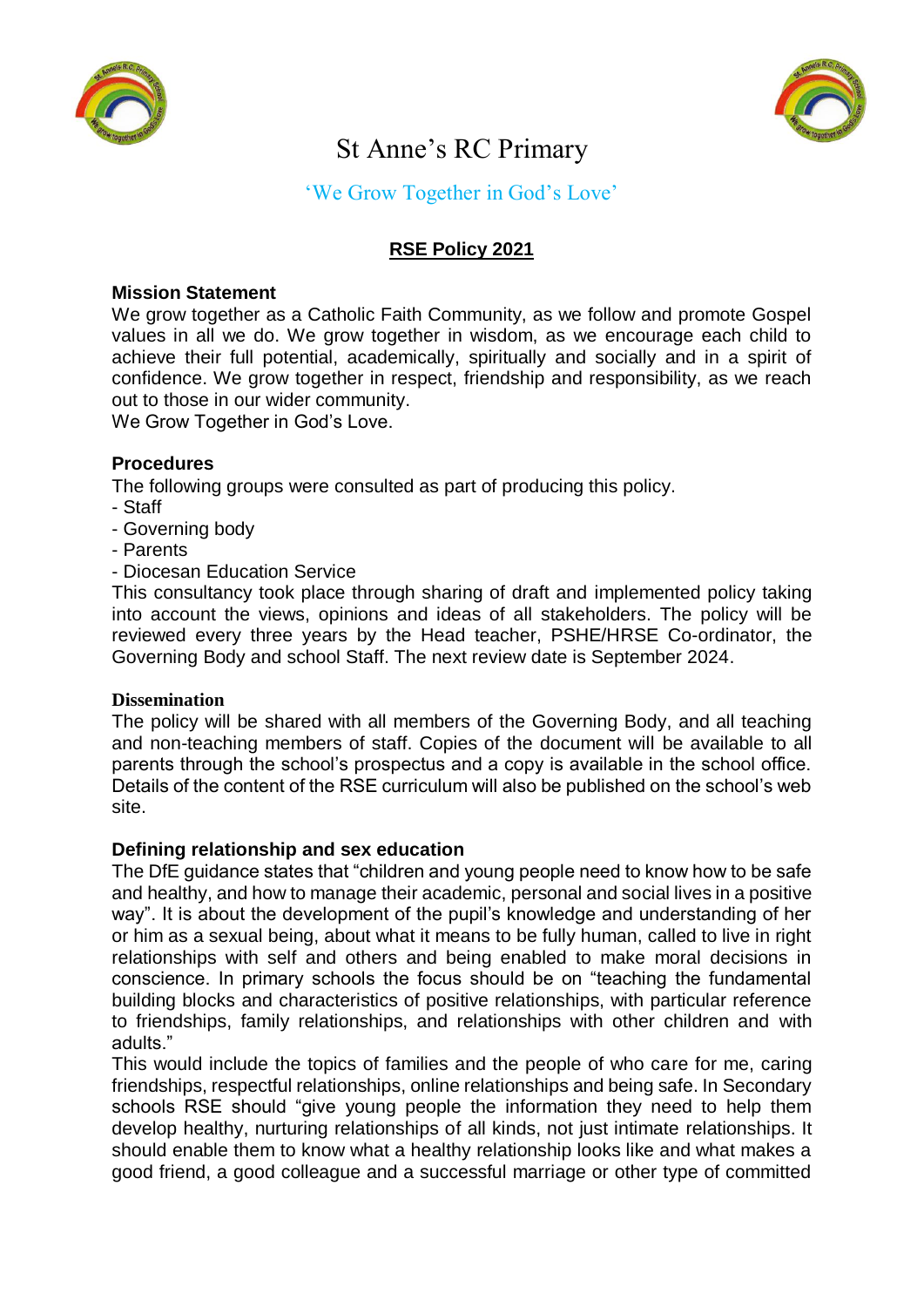relationship. It should also cover contraception, developing intimate relationships and resisting pressure to have sex (and not applying pressure)."

#### **Statuary curriculum requirements**

We are legally required to teach those aspects of RSE, which are statutory parts of National Curriculum Science. However, the reasons for our inclusion of RSE go further.

#### **Rationale:**

'*We seek to encourage each child to develop his or her individual abilities: spiritual, academic and social, as fully as possible and in a spirit of confidence.'* 

We are involved in relationships and sex education precisely because of our Christian beliefs about God and about the human person. The belief in the unique dignity of the human person made in the image and likeness of God underpins the approach to all education in a Catholic school. Our approach to RSE therefore is rooted in the Catholic Church's teaching of the human person and presented in a positive framework of Christian ideals.

At the heart of the Christian life is the Trinity; Father, Son and Spirit in communion, united in loving relationship and embracing all people and all creation. As a consequence of the Christian belief that we are made in the image and likeness of God, gender and sexuality are seen as God's gift, reflect God's beauty, and share in the divine creativity. RSE, therefore, will be placed firmly within the context of relationship as it is there that sexuality grows and develops.

Following the guidance of the Bishops of England and Wales and as advocated by the DFE (and the Welsh Assembly Government) RSE will be firmly embedded in the PSHE framework as it is concerned with nurturing human wholeness and integral to the physical, spiritual, emotional, moral, social and intellectual development of pupils. It is centred on Christ's vision of being human as good news and will be positive and prudent, showing the potential for development, while enabling the dangers and risks involved to be understood and appreciated.

All RSE will be in accordance with the Church's moral teaching. It will emphasise the central importance of marriage and the family whilst acknowledging that all pupils have a fundamental right to have their life respected whatever household they come from. It will also prepare pupils for life in modern Britain.

#### **Values and Virtues**

Our programme enshrines Catholic values relating to the importance of stable relationships, marriage and family life. It also promotes those virtues which are essential in responding to the God's call to love others with a proper respect for their dignity and the dignity of the human body. The following virtues will be explicitly explored and promoted: faithfulness, fruitfulness, chastity, integrity, prudence, mercy and compassion.

## Aim of RSE and the school Mission Statement

Our Mission Statement commits us to the education of the whole child (spiritual, physical, intellectual, moral, social, cultural, emotional) and we believe that RSE is an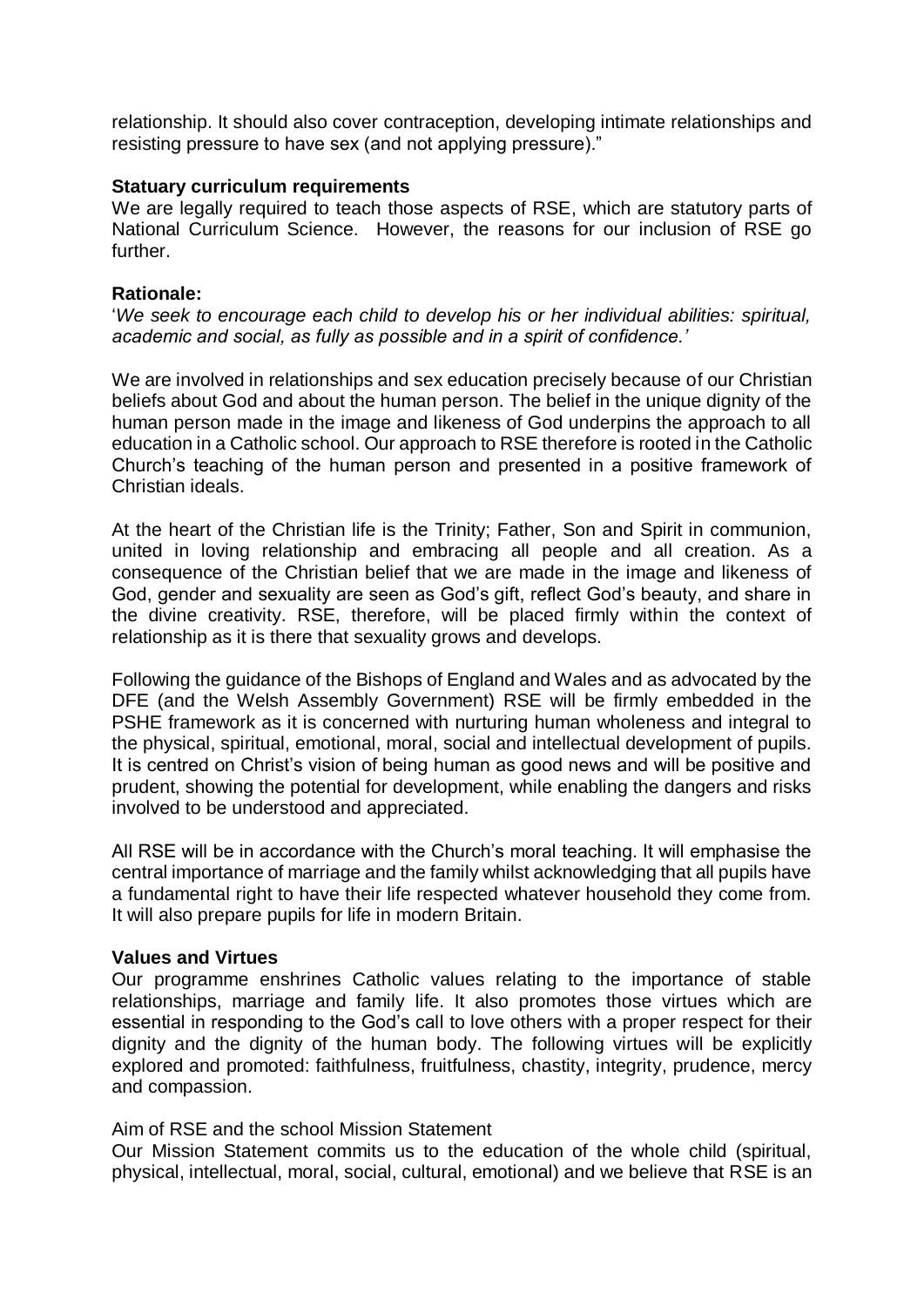integral part of this education. Furthermore, our school aims state that we will endeavour to raise pupils' self-esteem, help them to grow in knowledge and understanding, recognise the value of all persons and develop caring and sensitive attitudes. It is in this context that we commit ourselves: In partnership with parents, to provide children and young people with a "positive and prudent sexual education" which is compatible with their physical, cognitive, psychological, and spiritual maturity, and rooted in a Catholic vision of education and the human person.

# **Objectives**

To develop the following attitudes and virtues:

- reverence for the gift of human sexuality and fertility;
- **•** respect for the dignity of every human being  $-$  in their own person and in the person of others;
- joy in the goodness of the created world and their own bodily natures;
- responsibility for their own actions and a recognition of the impact of these on others;
- recognising and valuing their own sexual identity and that of others;
- celebrating the gift of life-long, self-giving love;
- recognising the importance of marriage and family life;
- fidelity in relationships.

To develop the following personal and social skills:

- making sound judgements and good choices which have integrity and which are respectful of the individual's commitments;
- loving and being loved, and the ability to form friendships and loving, stable relationships free from exploitation, abuse and bullying; managing emotions within relationships, and when relationships break down, with confidence, sensitivity and dignity;
- managing conflict positively, recognising the value of difference;
- cultivating humility, mercy and compassion, learning to forgive and be forgiven;
- developing self-esteem and confidence, demonstrating self-respect and empathy for others;
- building resilience and the ability to resist unwanted pressures, recognising the influence and impact of the media, internet and peer groups and so developing the ability to assess pressures and respond appropriately;
- being patient and learning to recognise the appropriate stages in the development of relationships, and how to love chastely;
- assessing risks and managing behaviours in order to minimise the risk to health and personal integrity.

To know and understand:

- the Church's teaching on relationships and the nature and meaning of sexual love;
- the Church's teaching on marriage and the importance of marriage and family life;
- the centrality and importance of virtue in guiding human living and loving;
- the physical and psychological changes that accompany puberty;
- the facts about human reproduction, how love is expressed sexually and how sexual love plays an essential and sacred role in procreation;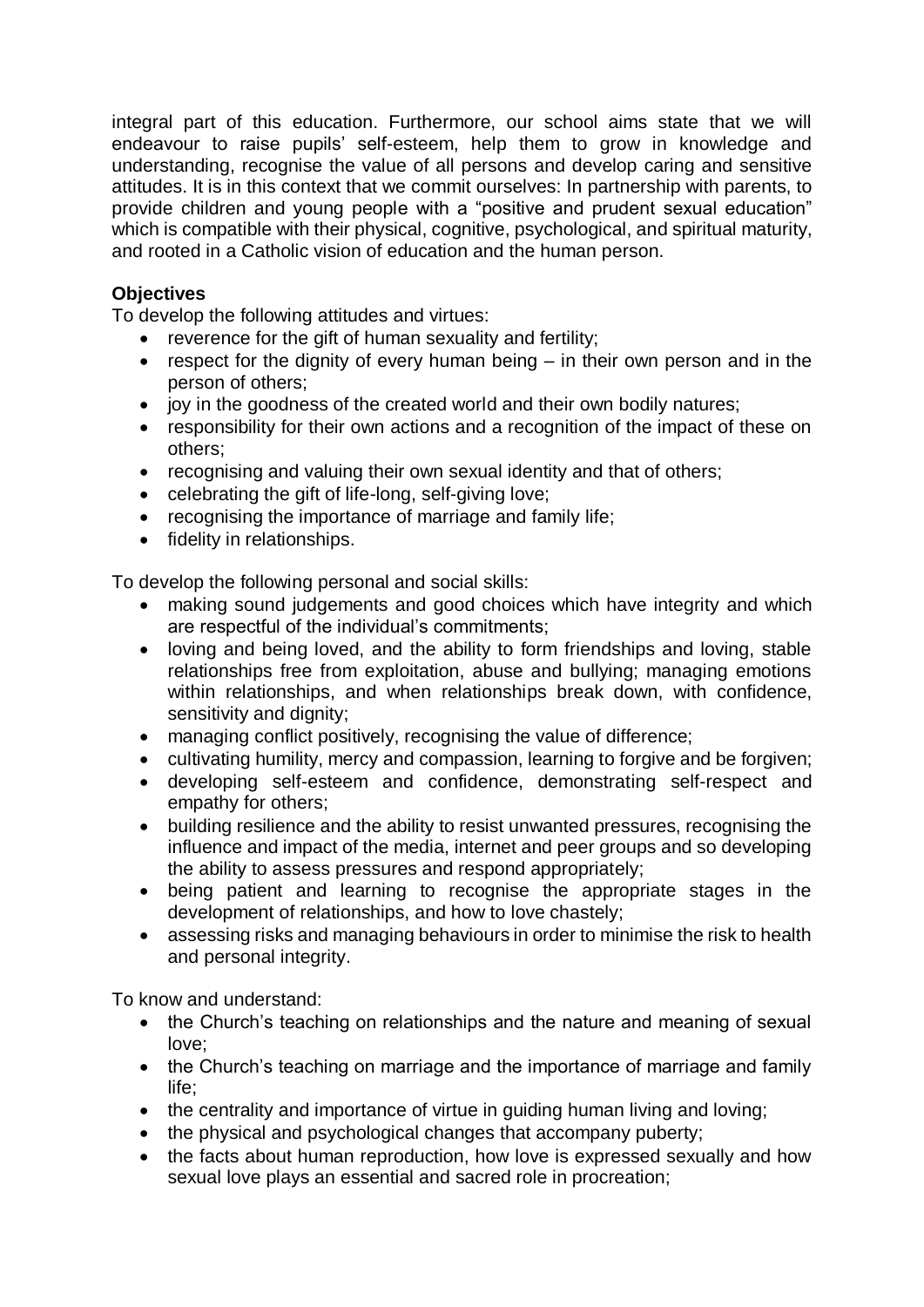## **Outcomes**

#### Inclusion and Differentiated Learning

We will ensure RSE is sensitive to the different needs of individual pupils in respect to pupils' different abilities, levels of maturity and personal circumstances; for example their own sexual orientation, culture and is taught in a way that does not subject pupils to discrimination. Lessons will also help children to realise the nature and consequences of discrimination, teasing, bullying and aggressive behaviours (including cyber-bullying), use of prejudice-based language and how to respond and ask for help.

#### Equalities Obligations

The governing body have wider responsibilities under the Equalities Act 2010 and will ensure that our school strives to do the best for all of the pupils, irrespective of disability, educational needs, race, nationality, ethnic or national origin, sex, gender identity, religion or sexual orientation or whether they are looked after children.

#### Broad Content of RSE

Three aspects of RSE - attitudes and values, knowledge and understanding, and personal and social skills will be provided in three inter-related ways: the whole school / ethos dimension; a cross-curricular dimension and a specific relationships and sex curriculum.

**Life to the Full** is a fully resourced Scheme of Work in Relationships Education for Catholic primary schools which embraces and fulfils the new statutory curriculum. Taught with a spiral approach to learning, in which pupils will revisit the same topics at an age-appropriate stage through their school life, the programme includes teaching about personal health, physical and emotional wellbeing, strong emotions, private parts of the body, personal relationships, family structures, trusted adults, growing bodies, puberty, periods, life cycles, the dangers of social media, where babies come from, an understanding of the Common Good and living in the wider world. The entire teaching is underpinned with a religious understanding that our deepest identity is as a child of God - created chosen and loved by God. The programme is fully inclusive of all pupils and their families.

Our 'Life to the Full' programme will cover:

Module 1: Created and Loved by God

- Religious Understanding
- Me, my body, my health
- Emotional well-being
- Life cycles

Module 2: Created to Love Others

- Religious Understanding
- Personal Relationships
- Keeping Safe

 $\bullet$ Module 3: Created to Live in Community

• Religious Understanding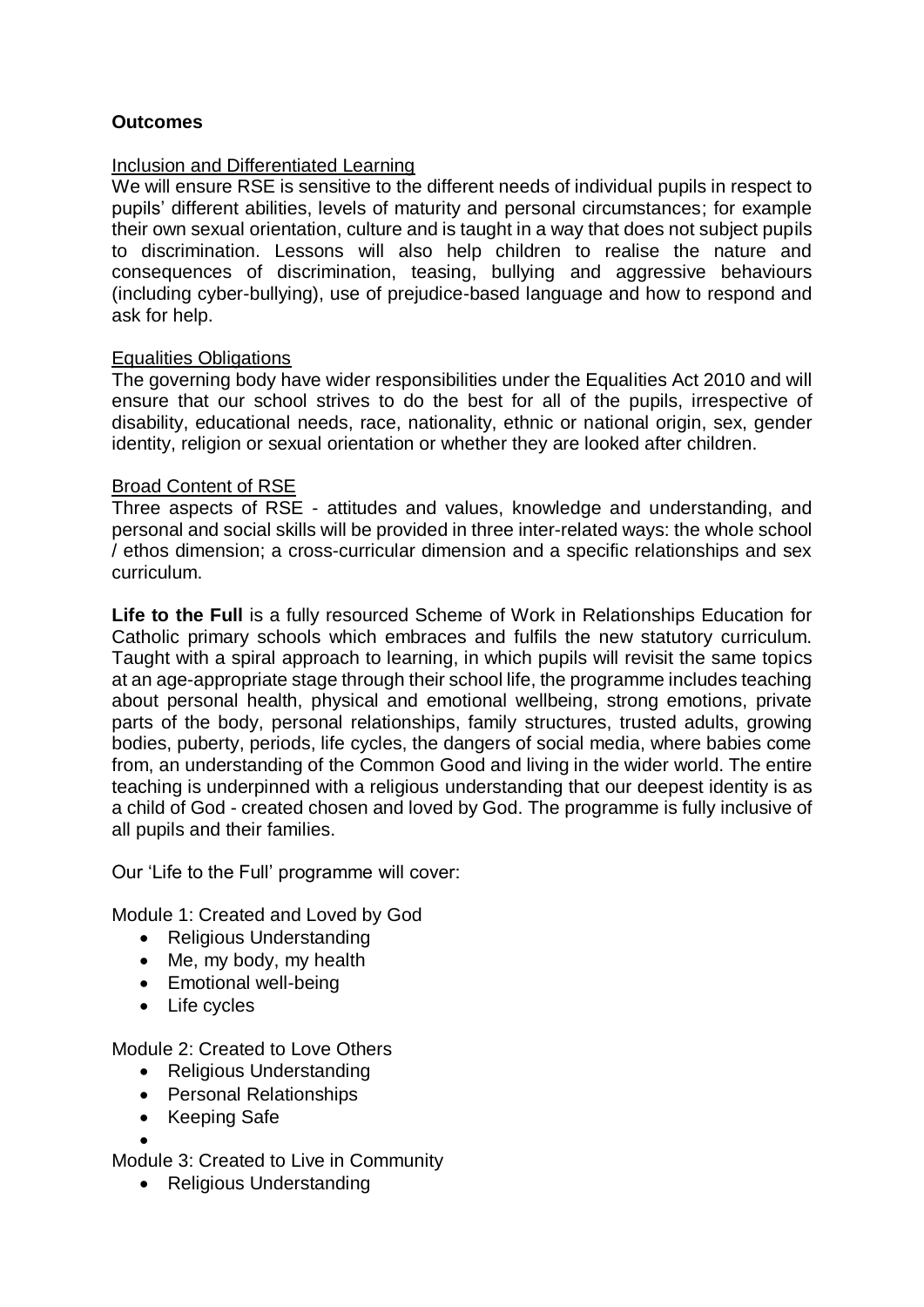• Living in the Wider World

## Working with Parents

We recognise that parents (and other carers who stand in their place) are the primary educators of their children. As a Catholic school, we provide the principal means by which the Church assists parents and carers in educating their children. Therefore the school will support parents and carers by providing material to be shared with their children at home and workshops to help parents/carers to find out more. Parents/carers will be informed when the more sensitive aspects of RSE will be covered in order that they can be prepared to talk and answer questions about their children's learning. Parents must be consulted before this policy is ratified by the governors. They will be able to view the resources used by the school in the RSE programme and any concerns addressed with parents.

Our aim is that, at the end of the consultation process, every parent and carer will have full confidence in the school's RSE programme to meet their child's needs. Parents have the right to withdraw their children from Sex Education except in those elements which are required by the National Curriculum science orders. Should parents wish to withdraw their children they are asked to notify the school by contacting the Headteacher. The school will provide support by providing material for parents to help the children with their learning. We believe that the controlled environment of the classroom is the safest place for this curriculum to be followed.

## **Roles and Responsibilities regarding RSE:**

#### **Governors**

• ensure that the policy is available to parents;

• ensure that the policy is in accordance with other whole school policies, e.g., SEN, the ethos of the school and our Christian beliefs;

• ensure that parents know of their right to withdraw their children;

• establish a link governor to share in the monitoring and evaluation of the programme, including resources used;

• ensure that the policy provides proper and adequate coverage of relevant National Curriculum science topics and the setting of RSE within PSHE.

## **Headteacher's Role**

The Head teacher takes overall delegated responsibility for the implementation of this policy and for liaison with the Governing Body, parents, the Diocesan Schools' Service and the Local Education Authority, also appropriate agencies.

## **Subject Leaders Role**

The co-ordinator, with the head teacher, has a general responsibility for supporting other members of staff in the implementation of this policy and will provide a lead in the dissemination of the information relating to RSE and the provision of in-service training. (supported by the member of staff with responsibility for child protection).

## **Role of all staff**

RSE is a whole school issue. All teachers have a responsibility of care; as well as fostering academic progress they should actively contribute to the guardianship and